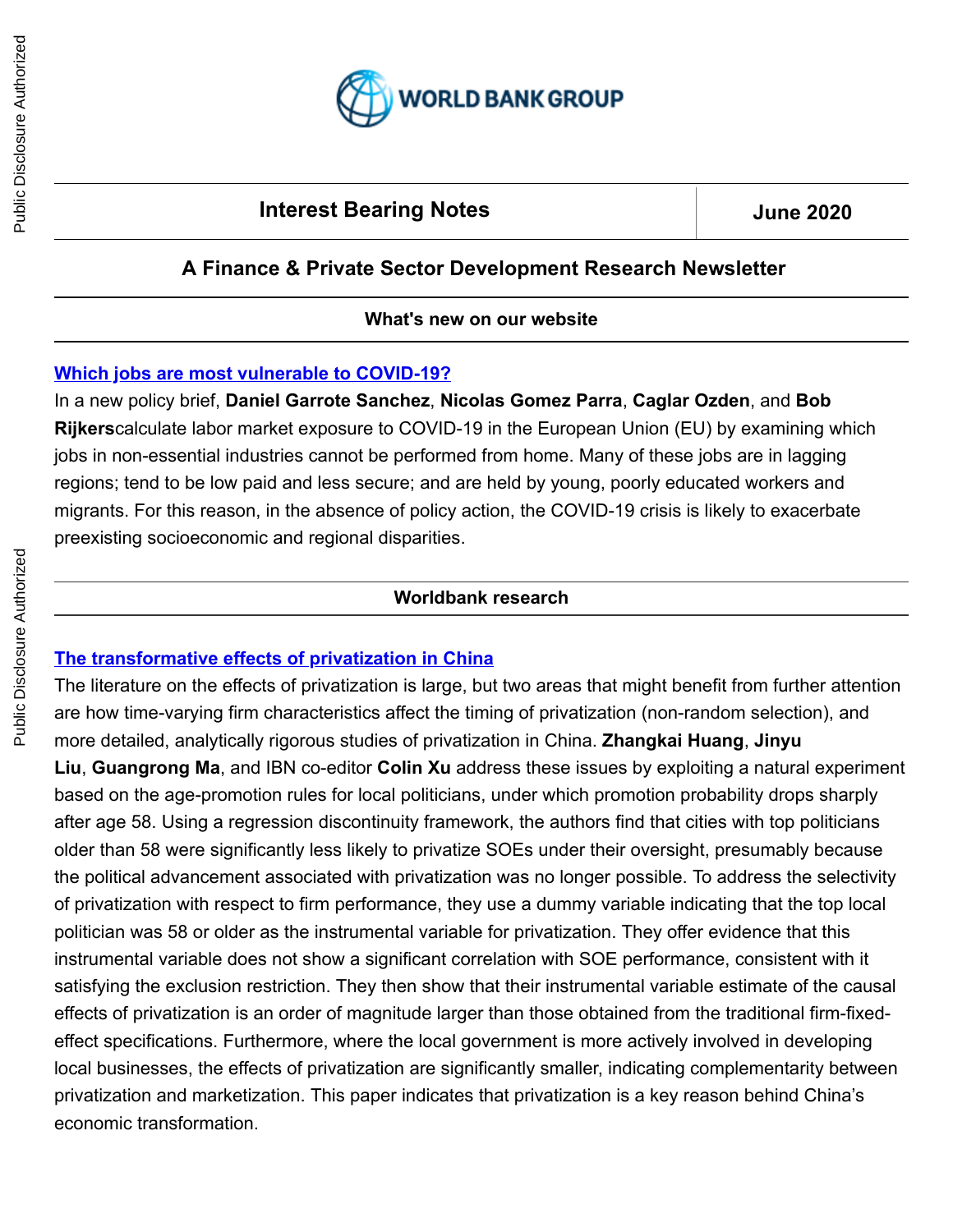### **[Female business leaders, the business and cultural environment, and productivity](http://t.newsletterext.worldbank.org/r/?id=h9436705,3dd7f9c,3df3c9f)**

While women are beginning to get ahead of men in selective areas, such as college admission, in both high-paying and leadership jobs, women continue to lag men. **Sheng Fang**, **Chorching Goh**, **Mark**

**Roberts**, **Albert Zeufack** and IBN co-editor **Colin Xu** use worldwide firm-level data from the World Bank Enterprise Survey to study how female-headed firms differ from male-headed firms in their productivity levels and growth, and whether male-female leader performance disparities hinge on the underlying environment. They find that female-headed firms are more prevalent in countries with better rule of law, greater gender equality, and a stronger individualistic culture. After conditioning on basic country-and firmlevel characteristics, female-headed firms have significantly lower productivity levels and labor productivity growth than male-headed firms. The disadvantage derives from manufacturing firms but is hardly evident among service firms, and it shows up only among relatively small firms. Although the female leader performance disadvantage is not related to gender equality, it is smaller where there is less emphasis on personal networks, less competition, and the culture is more collective. Contrary to the literature showing that corruption can have particularly adverse effects on women, the study does not find that the female leader disadvantage is amplified in corrupt environments.

#### **[Winners and losers when private banks distribute government loans](http://t.newsletterext.worldbank.org/r/?id=h9436705,3dd7f9c,3df3ca0)**

Our own **Alvaro Pedraza** and **Claudia Ruiz-Ortega**, together with J**ose Renato Haas**

**Ornelas** and **Thiago Silva** analyze the effects of Brazil's earmarked credit program, one of the world's largest second tier lending programs, under which a substantial portion of the funds were transferred from the Brazilian National Development Bank to private banks that then selected loan recipients. These earmarked loans were intended to complement banks' commercial lending but had regulated interest rates set below the average market rate. To mitigate the negative effects from the Global Financial Crisis and to alleviate credit constraints among micro, small, and medium size firms, in 2008 the Brazilian government substantially expanded the program. The authors consider two types of loans – working capital and vehicle financing – which accounted for roughly half of the total outstanding volume of private credit to businesses. While the purchase of vehicles can be financed via loans from both the 'free' market and the earmarked credit market, working capital loans are almost exclusively accessed in the free market. Using data from 5.8 million loans to 1.85 million firms from 2005 to 2016, the authors find evidence that banks offset some of the lower expected revenue from government loans by increasing their interest rates on other credit products. Specifically, once an earmarked loan was received, the recipient firm experienced an average increase of 38 basis points on the interest rates on new working capital loans contracted with the bank. There was not a similar interest rate increase in the sample of vehicle loans, where earmarked and commercial loans were both prevalent, and banks had less flexibility to adjust rates. Moreover, increased rates on working capital loans were only observed among high-risk firms – those with below-median credit ratings, for which banks were required to hold more provisions. Thus, riskier borrowers received earmarked loans only if they paid a premium for other non-earmarked loans. Finally, although the expansion of the program was meant to promote investment among micro, small, and medium enterprises, it was larger firms and those with existing credit relationships with the largest banks in the country that disproportionally benefited from the loan subsidies. The patterns are consistent with a risk mitigating strategy, under which banks bearing the credit risk associated with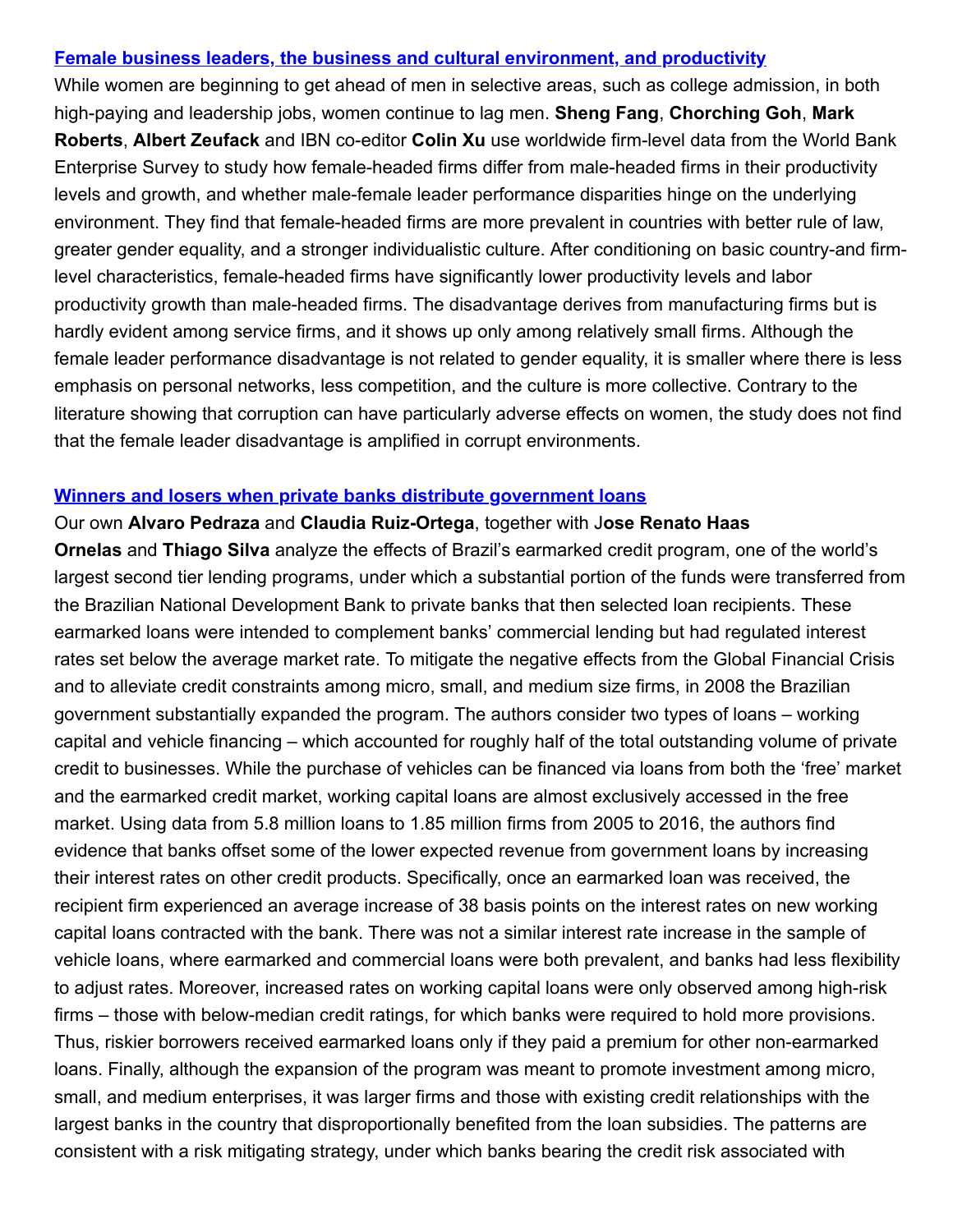earmarked loans at a capped interest rate had a strong incentive to select borrowers that were ex-ante less risky.

## **[Remote-learning, time-use, and mental health of Ecuadorian high-school students during the](http://t.newsletterext.worldbank.org/r/?id=h9436705,3dd7f9c,3df3ca1) COVID-19 quarantine**

Our own **David McKenzie** along with **Igor Asanov**, **Francisco Flores**, **Mona Mensmann**, and **Mathis Schulte** conduct a rapid response phone survey among high school students in Ecuador to understand and learn about their time use during quarantine, and to understand their access to remote learning opportunities. The findings show that most students have developed daily education routines, with 74 percent engaging in some online or telelearning activities. Female students spend more time on schoolwork and are also responsible for more household tasks; meanwhile, male students are more likely to be working than their female counterparts. The survey also includes questions to measure the mental health status of students, who identify disruptions to learning and social isolation as their two biggest concerns due to COVID-19. In addition, 16 percent have mental health scores that lie below a threshold indicative of major depression, which suggests scope for social support programs and interventions to supplement remote learning.

### **[Financing firms in hibernation during the COVID-19 pandemic](http://t.newsletterext.worldbank.org/r/?id=h9436705,3dd7f9c,3df3ca2)**

In past crises, policy makers have tried to resolve the financial intermediaries, creditors, and firms in trouble, while shielding the rest of the financial system and the real economy from a collapse. **Tatiana Didier**, **Federico Huneeus**, **Mauricio Larrain**, and **Sergio Schmukler** point out that this approach is illsuited to dealing with the generalized shock of the COVID-19 pandemic on firms and financial systems. They remind us that firms depend on key and unique relationships with different stakeholders, such as workers, suppliers, customers, and creditors. These relationships are costly and time-consuming to build, maintain, and adjust, and therefore difficult to re-create. An overarching goal should be to work with the financial sector to improve the likelihood that viable firms are not pushed into default and bankruptcy by a financial infrastructure that is not prepared to deal with a pandemic. While some commentators favor a "freeze" of the economy until the health crisis abates, the authors favor "hibernation," which means using the minimum cash necessary for firms to withstand the lockdown and the social distancing measures. That cash could be used to freeze firms' relationships with their stakeholders, while adapting their activities, but not to freeze firms themselves. They go on to discuss specific policies for adapting the institutional framework to meet the challenges imposed by the pandemic and others regarding the provision of credit to firms. The choices here will not be easy ones. Should support go to large firms (which have many workers, but better access to alternative sources of finance) or to small firms? Or to firms in essential industries versus the hardest hit? Or to those whose failure would be most disruptive to value chains, or those whose relationships would be most difficult to reconstruct? Country context matters greatly for how these questions are answered. Emerging and developing countries face sudden reductions in capital inflows, additional debt will be pricey, and many have depreciating currencies (and firms with loans denominated in foreign currency). Those factors limit the range of solutions available. That said, many developing countries have banking systems that they could use to channel credit to firms and tools to assist banks, and the prevalence of informal firms might help them reestablish relationships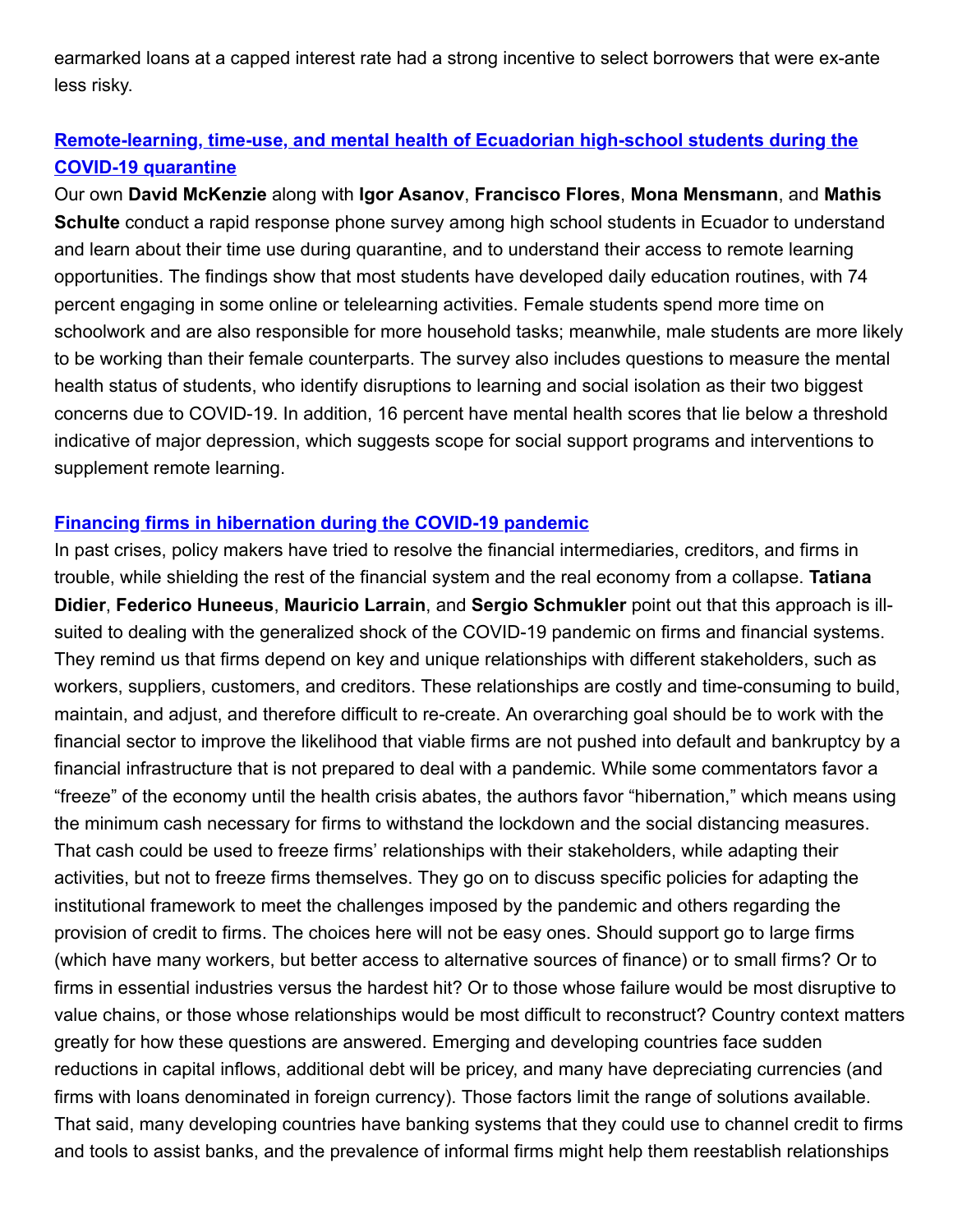faster once the lockdown measures are eased. These informal firms might be better targeted through programs that assist households, through cash transfers and personal loans.

### **[Measuring employment: Experimental evidence from urban Ghana](http://t.newsletterext.worldbank.org/r/?id=h9436705,3dd7f9c,3df3ca3)**

**Rachel Heath**, **Ghazala Mansuri**, **Bob Rijkers**, **William Seitz**, and **Dhiraj Sharma** conducted a randomized survey experiment in Ghana to assess the impact of the reference period and survey modality (being interviewed over the phone) on measures of employment. The experiment tracked 954 respondents of the Ghana Urban Household Panel Survey. Respondents were randomly allocated to one of three groups (a) a group that was interviewed by phone three times a week for 10 weeks, (b) another that was interviewed by phone once a week for 10 weeks, and (c) a third that was interviewed in person once a week for 10 weeks. The results show that both survey modality and the reference period matter for measuring employment, particularly for the self-employed in mobile or home-based self-employment. On average, interviewing respondents over the phone instead of in person reduced the reported incidence of employment by 8 percentage points, the number of days worked by 0.6 and the number of hours by 7. One potential explanation for this finding is that respondents feel less compelled to report socially desirable outcomes over the phone than in person. With regards to the reference period, those interviewed over the phone three times a week were 7 percentage points more likely to report having done any work than those interviewed over the phone once a week. Conditional on reporting any work, they reported 0.6 fewer days and 4.7 fewer hours than those interviewed once a week. Shorter reference periods thus appear to allow respondents to better recall shorter employment spells.

## **Our eclectic guide to recent research of interest**

## **[COVID-19 and the future of microfinance: Evidence and insights from Pakistan](http://t.newsletterext.worldbank.org/r/?id=h9436705,3dd7f9c,3df3ca4)**

**Kashif Malki**, **Muhammad Meki**, **Jonathan Morduch**, **Timothy Ogden**, **Simon Quinn**, and **Farah Said**provide new and timely evidence on the implications of COVID-19 for the microfinance sector in Pakistan. Pakistan has a mature microfinance sector that serves a wide distribution of businesses and households, and as such these findings are important and relevant for other settings. The authors report results from rapid response phone surveys of 1,000 microfinance clients, along with a survey of 200 microfinance loan officers, and qualitative evidence from interviews with regulators and senior representatives of microfinance institutions. They find massive drops in weekly sales and household income among the microfinance clients – a drop of about 90 percent. The respondents report their primary concern as being able to acquire food for their household, and 70 percent report an inability to repay their loans. This latter finding is confirmed by the loan officer surveys, which report loan repayment rates fell from 98 percent in February 2020 to 81 percent in March 2020 and were predicted to fall precipitously to 34 percent by April 2020. This drop in repayment, in turn, has caused a liquidity crisis among the microfinance providers who are unable to service their investors. The qualitative interviews suggest a need for a concerted effort by investors, regulators, and other public service actors to stabilize and manage liquidity under the pandemic emergency.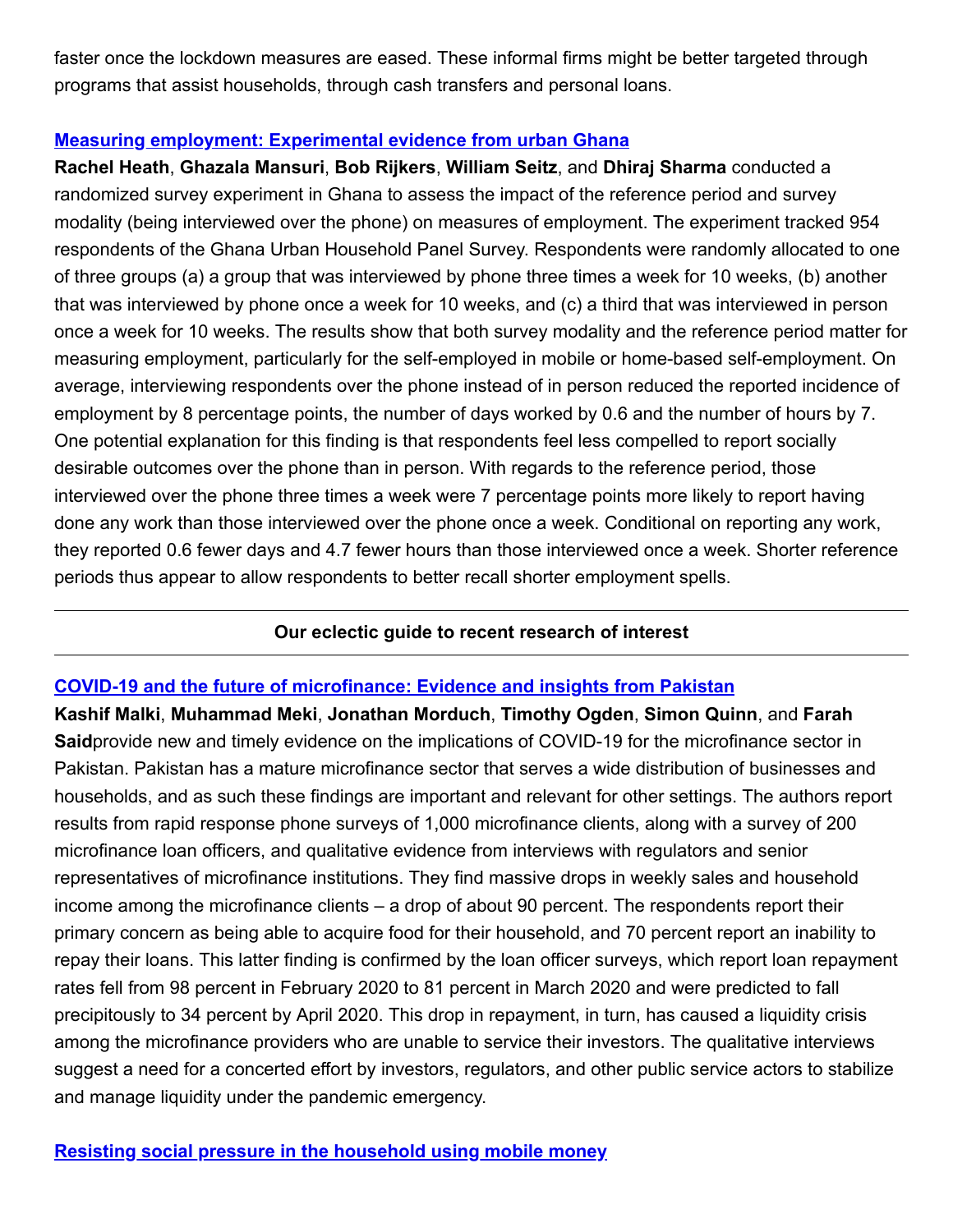**Emma Riley** studies whether changing the way loans are disbursed impacts the businesses of female borrowers. In a randomized control trial in Uganda, 3,000 female microfinance clients were randomly allocated to one of three groups (1) a treatment group that received their microfinance loans in cash and received a mobile money account explicitly designated for the woman's business (2) a second treatment group that received their loans deposited into a mobile money account and (3) a control group that received their microfinance loan as cash and was not given a mobile money account. Emma argues that, when loans are disbursed in cash, family may expropriate funds away from the woman's business. Instead, women may be more likely to resist sharing pressure when loans are deposited into a private mobile money account. Results from a follow-up survey, conducted 8 months after loan disbursement, show indeed that women who received their microfinance loan through the mobile money account had 15% higher business profits and 11% higher levels of business capital than women in the control group. These impacts were greatest for women who experienced pressure to share money with others in the household at baseline. Receiving a mobile money account on top of cash loan payments had no effect on business outcomes.

### **Upcoming events and miscellanea**

**[Conference on Political Economy of Finance 2020 - Should Corporations Have a Social Purpose?](http://t.newsletterext.worldbank.org/r/?id=h9436705,3dd7f9c,3df3ca6)** The Stigler Center at the University of Chicago Booth School of Business is launching the fourth conference on the *Political Economy of Finance*. The conference is open to theoretical and empirical contributions on themes including corporate social responsibility, the purpose of corporations, ESG objectives, the interaction between politics and business, and more. Papers may be submitted by visiting the Ex Ordo paper submission system (please note that you will be required to set up an account first): **[https://pef2020.exordo.com](http://t.newsletterext.worldbank.org/r/?id=h9436705,3dd7f9c,3df3ca7)**. The deadline for submissions is July 19, 2020. In accordance with University of Chicago guidance on COVID-19, the conference will be held virtually in a series of webinars throughout September 2020.

### **[Special Issue "Financial Literacy and Financial Education"](http://t.newsletterext.worldbank.org/r/?id=h9436705,3dd7f9c,3df3ca8)**

The *Journal of Behavioral and Experimental Finance* is inviting submissions to a special issue titled "Recent Developments in Financial Literacy and Financial Education." The deadline is June 30, 2021. Articles will be published in the journal upon acceptance like regular articles and will thus not have to wait for the entire special issue to be compiled. In addition to publication in regular journal issues, articles will also be published together in a virtual special issue, available both online and for print-on-demand.

## **[Call for papers: Special issue on Fintech's Impact on Payments](http://t.newsletterext.worldbank.org/r/?id=h9436705,3dd7f9c,3df3ca9)**

*The Journal of Payments Strategy & Systems* will publish a special issue on Fintech's Impact on Payments. This issue will take stock of current developments and initiatives and will reflect on the medium- and long-term impact of Fintech on payments. The deadline for submitting a practice article or research paper is August 18, 2020.